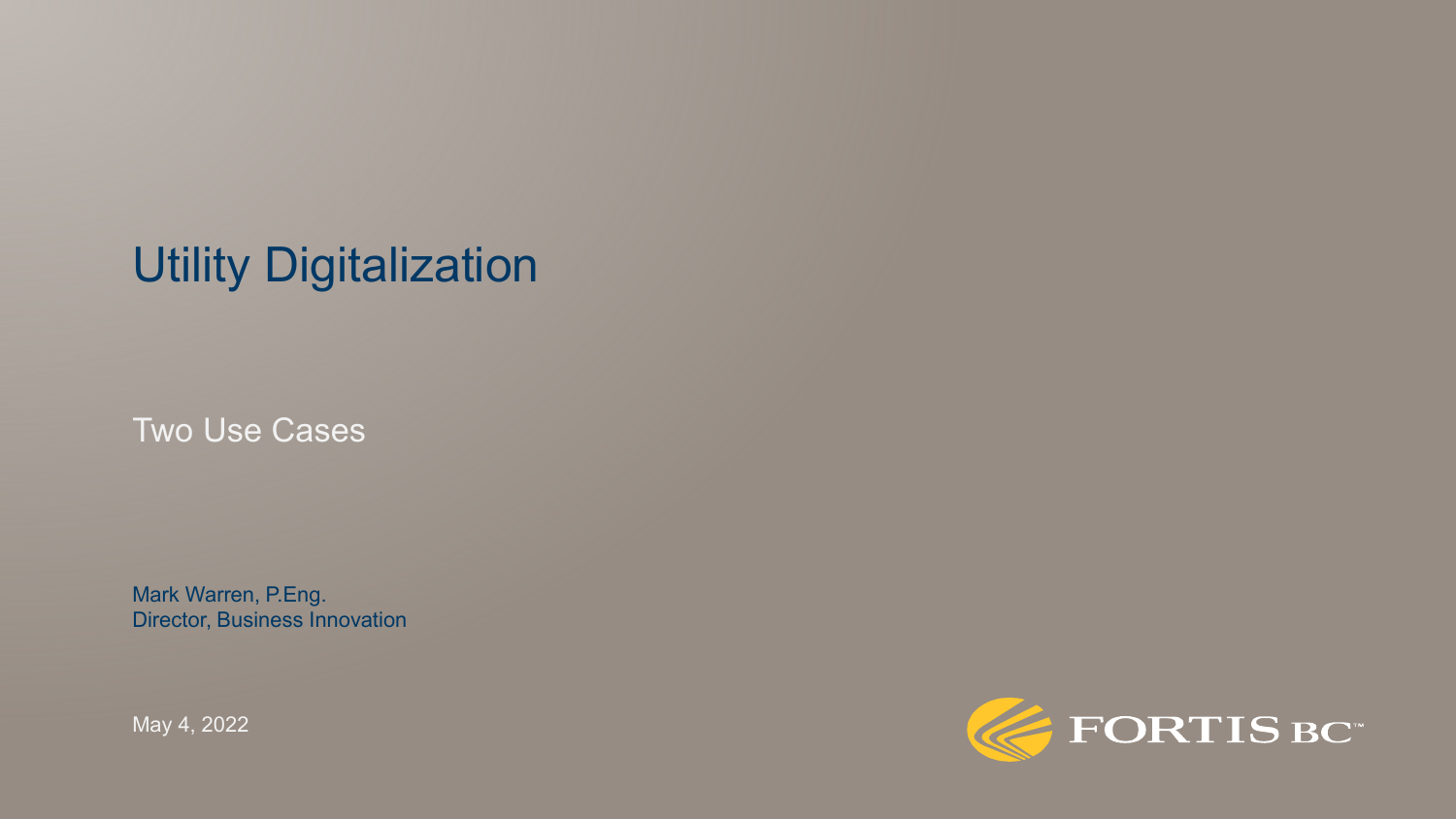### Electric Vehicle Market Share & Impact

#### Electric passenger vehicle share

#### Unmanaged peak load impact



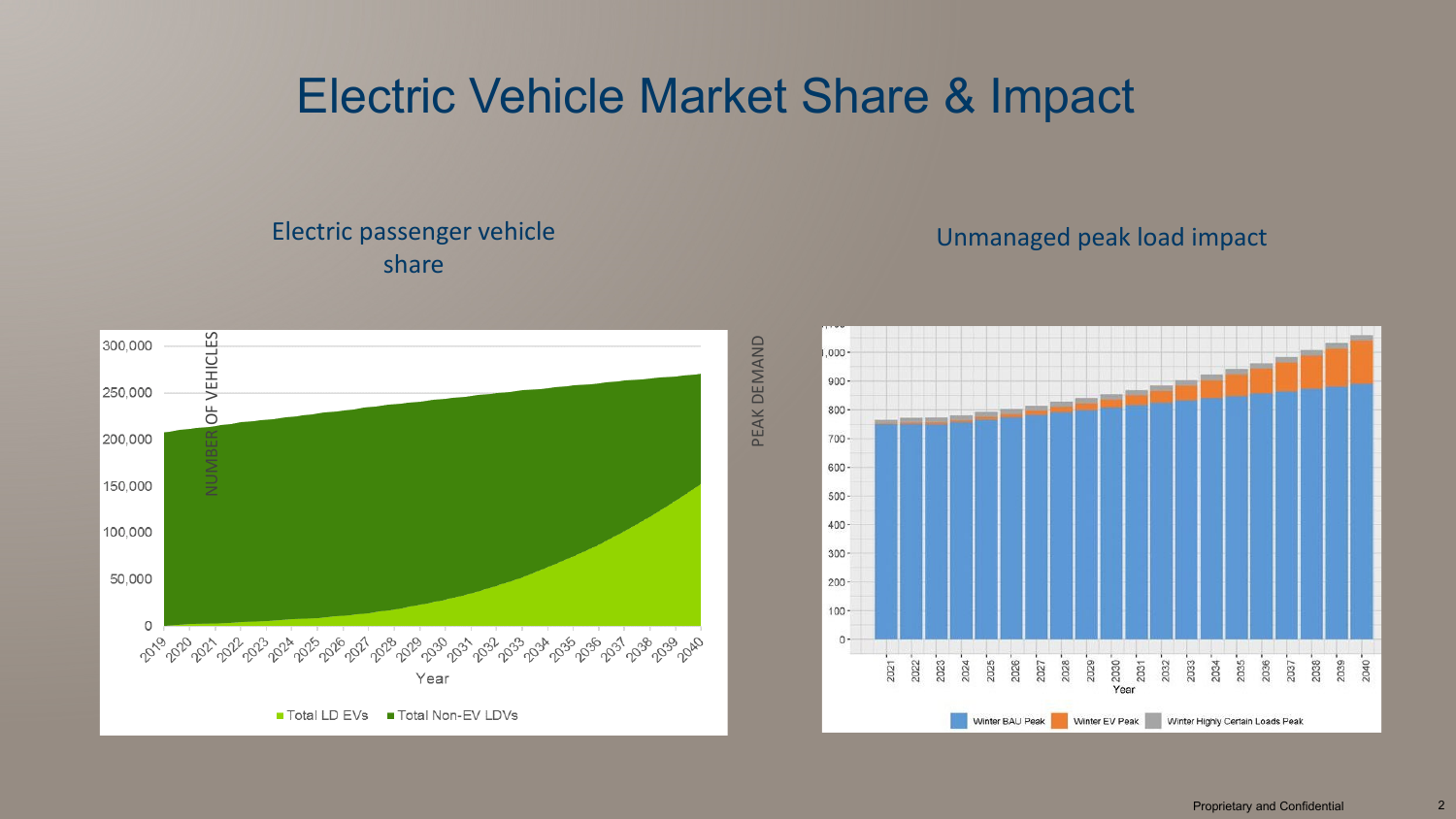#### Managing Electric Vehicle Impact

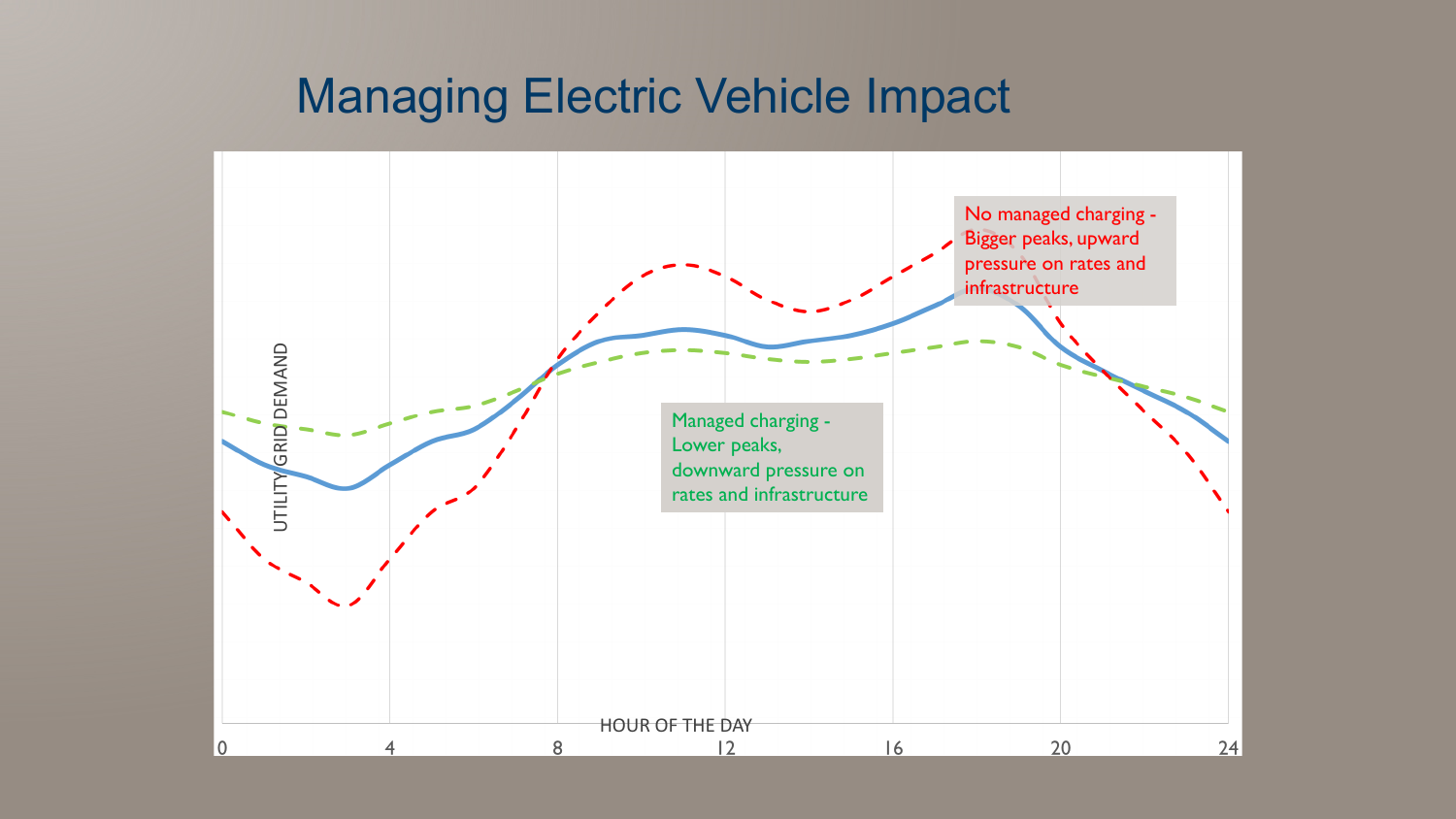### Electric Vehicles & Distribution Assets

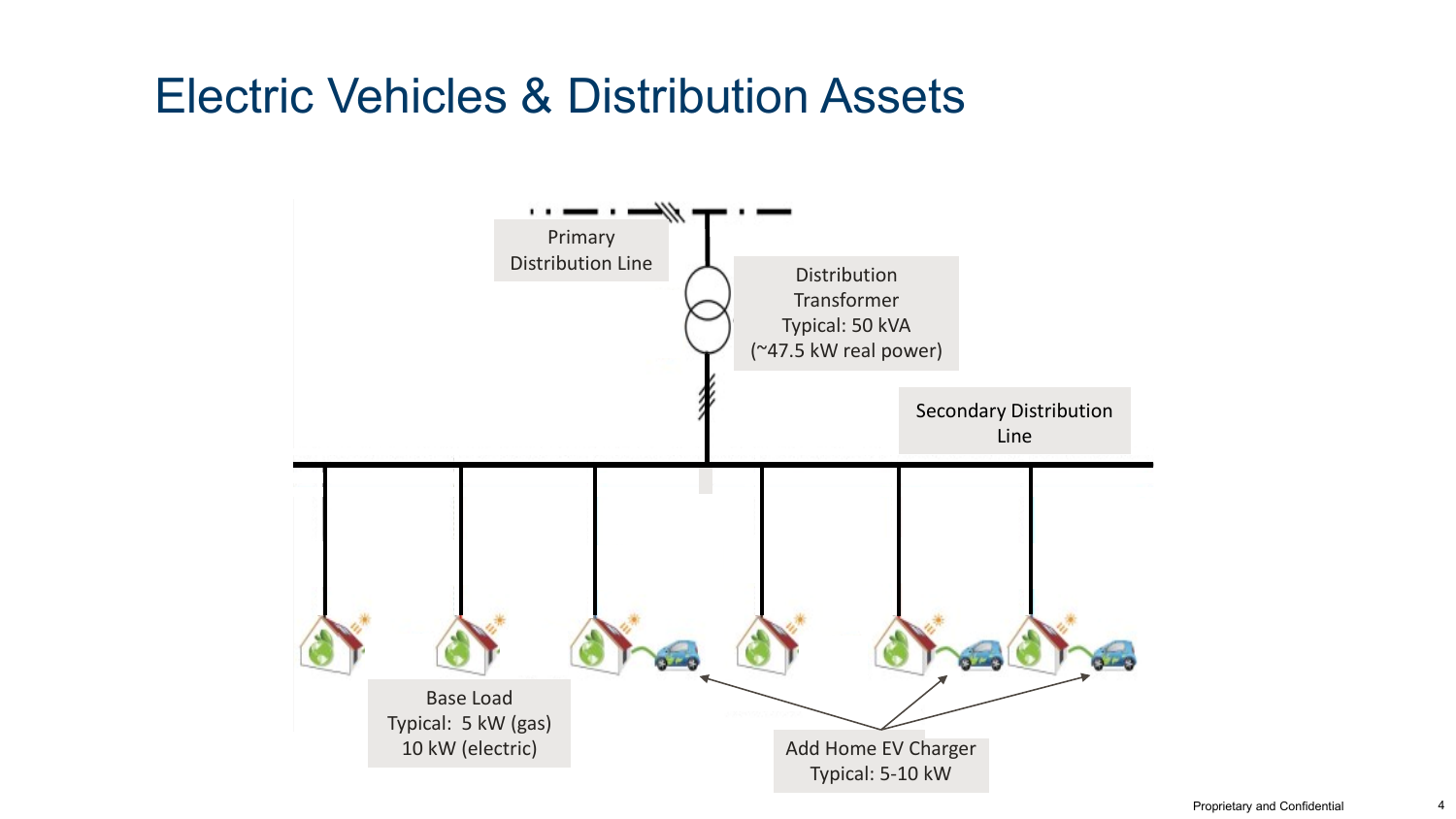# EV Charging Detection

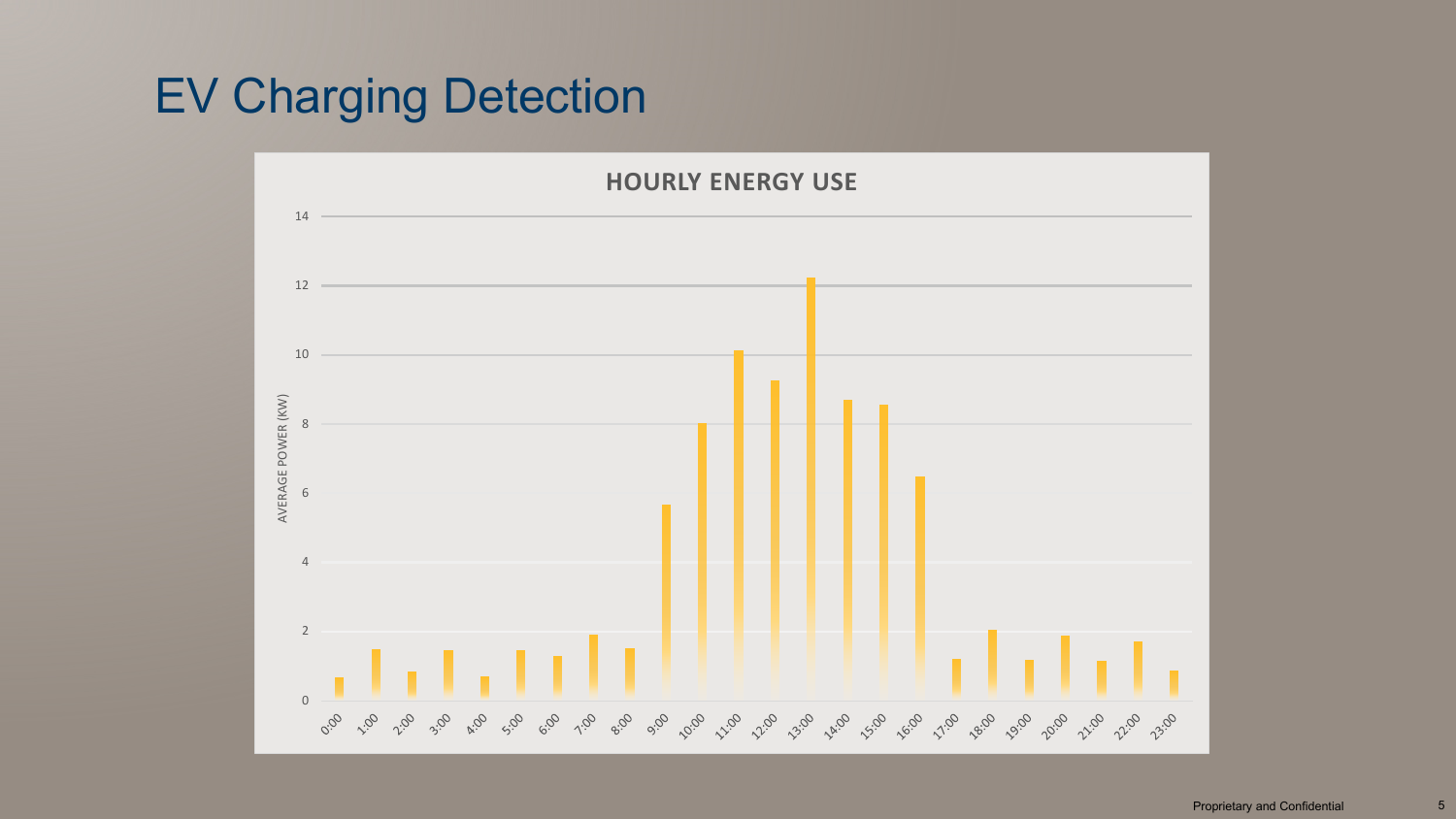### Certified Natural Gas

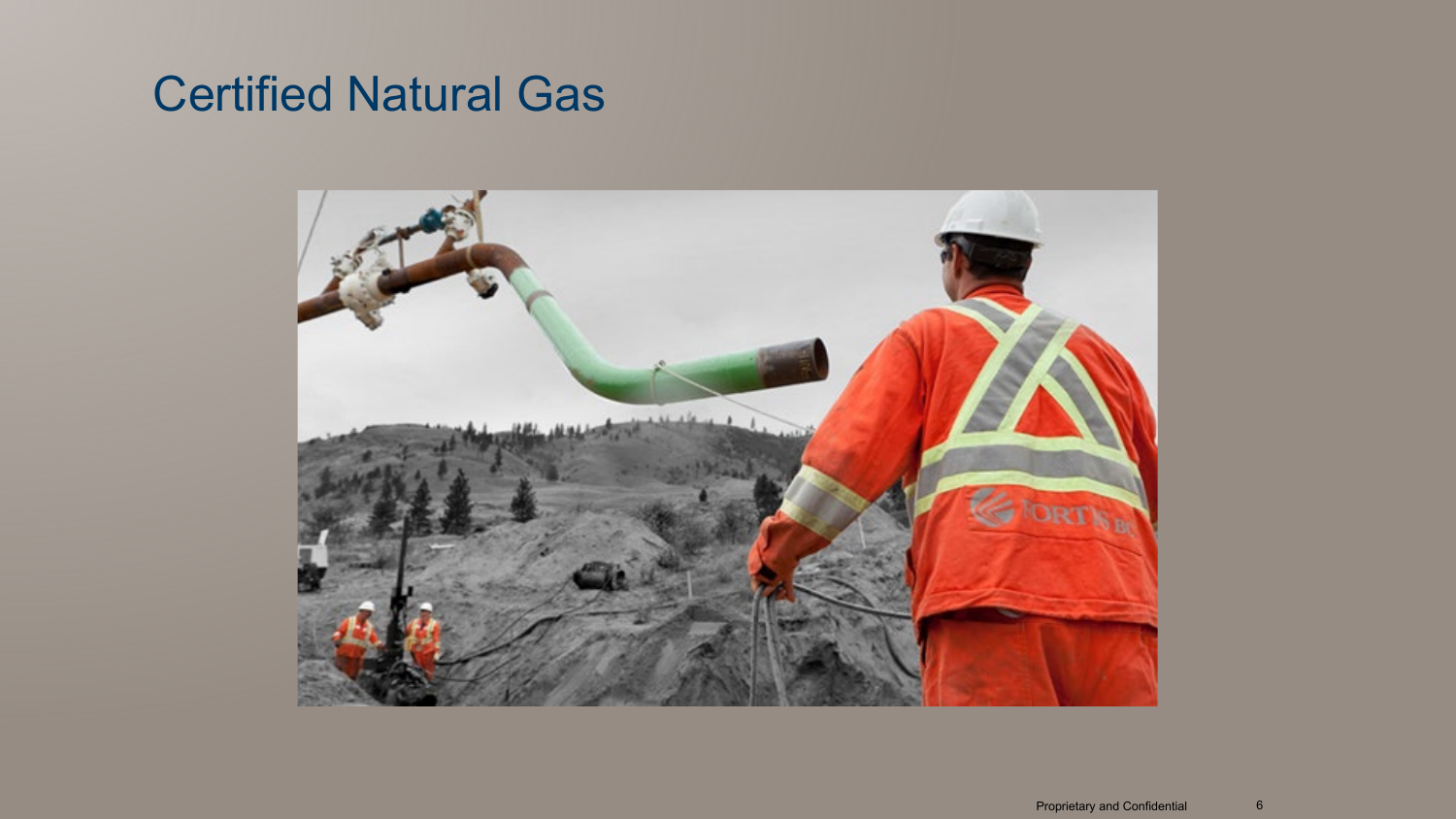

# Natural Gas Trading **Today**

• Commodity attributes are lost as gas is delivered to downstream markets and into commingled pools

• Buyers only see undifferentiated commodities with no identifiable attributes

7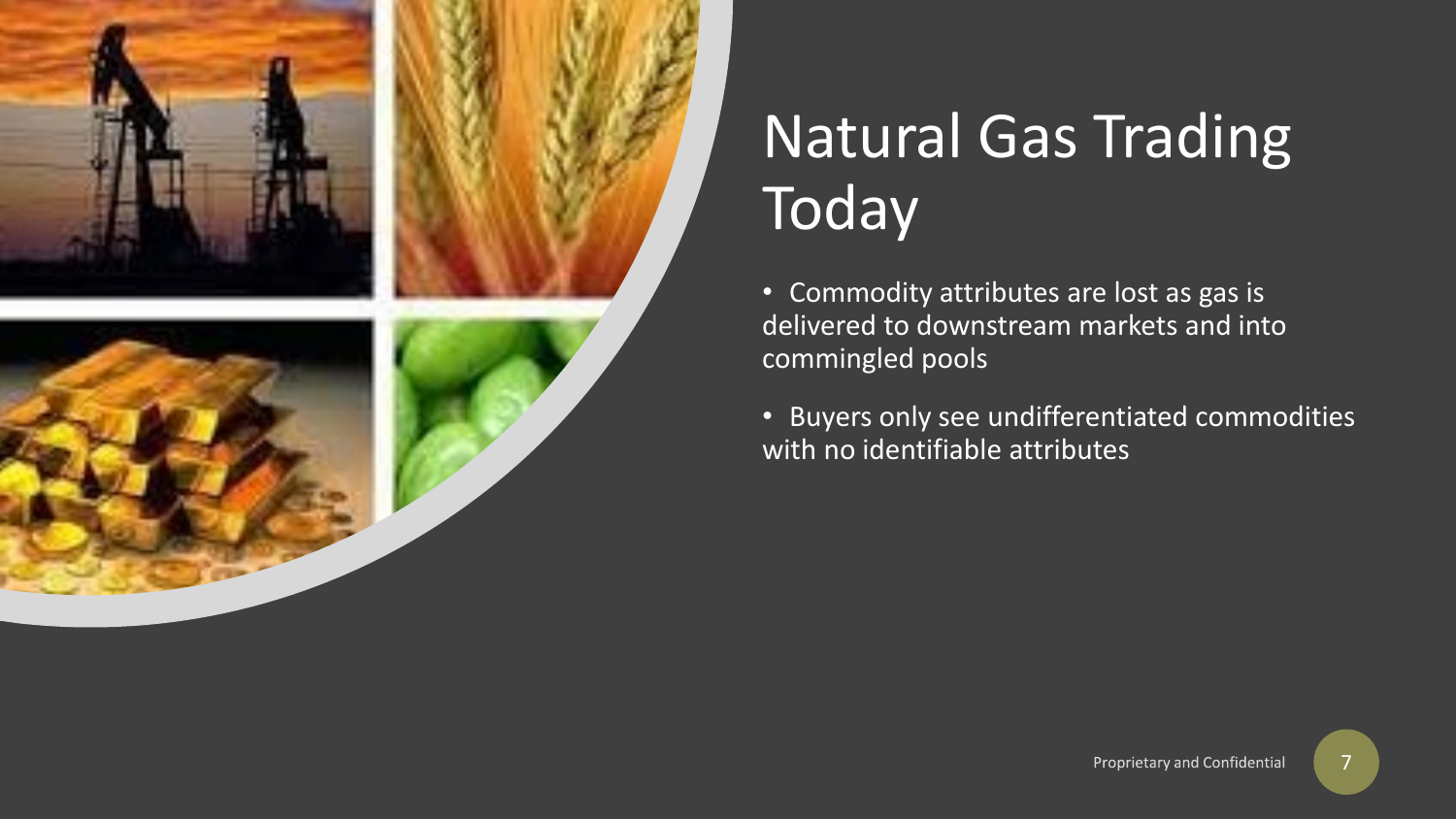# Certified Natural Gas



Quantifiable and non-quantifiable attributes are associated with physical deliveries

Attributes are stored in an immutable manner

Attributes can be transferred or traded

Attributes can be based on real data with audit capability